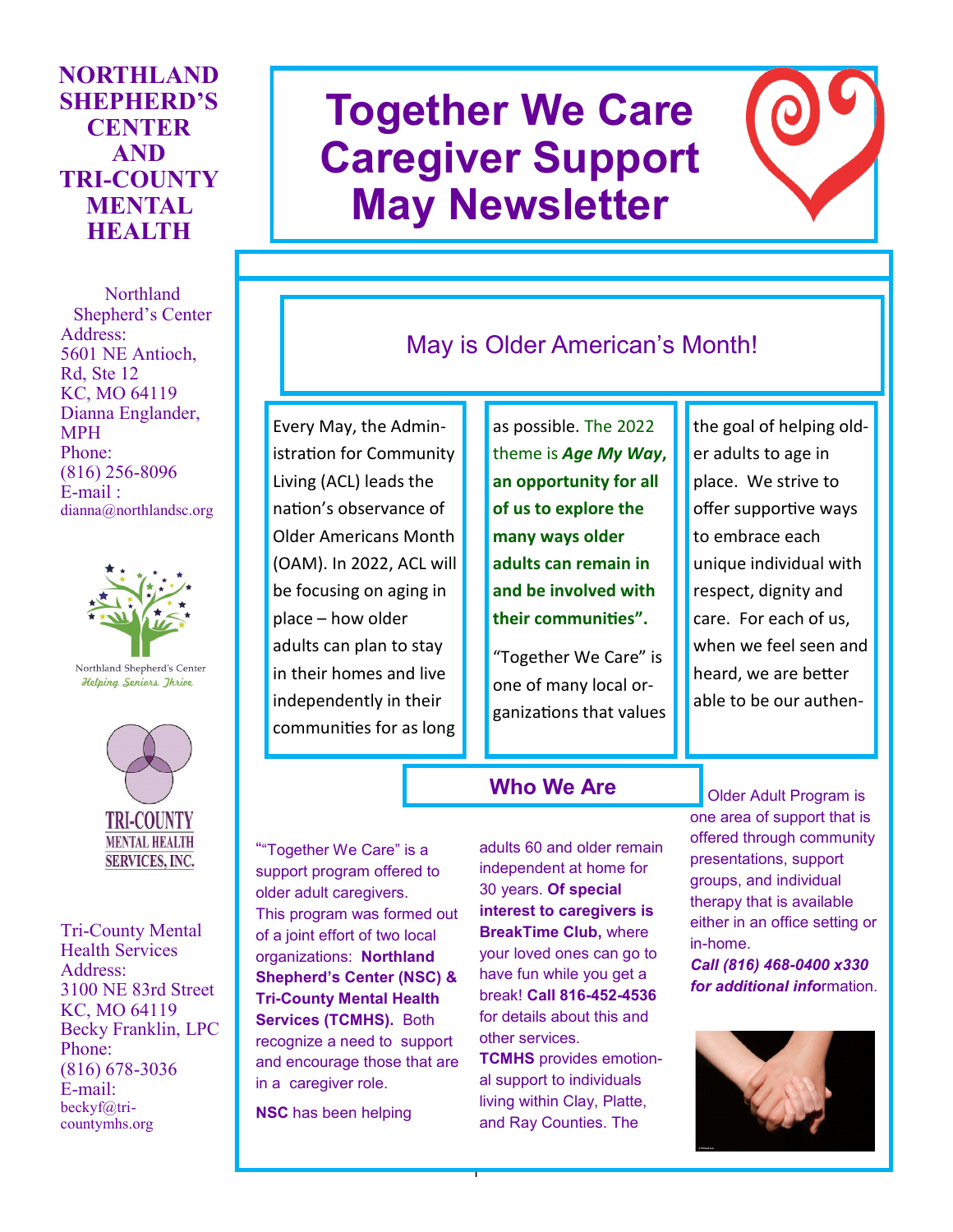tic self.

This month, we encourage you to look for opportunities to celebrate your strengths and inspiriting traits. In different seasons of life, we often find certain character traits highlighted in new ways. For instance, maybe you notice a renewed appreciation for your strength in the face of adversity. Or perhaps you appreciate a loved one's humor in the midst of heavy circumstances.

We each have a story to tell through the life we live. Take time to honor your story and reflect on the uniqueness of who you are throughout life's different seasons. Find ways to celebrate the aging process as a reminder of all you have lived through and all that is yet to come!

## **[OAM 2022 | ACL Ad](https://acl.gov/oam/2022/older-americans-month-2022)[ministration for Com](https://acl.gov/oam/2022/older-americans-month-2022)[munity Living](https://acl.gov/oam/2022/older-americans-month-2022)**

**"One day you will look back and see that all along you were blooming." - Morgan Harper Nichols**

**May is also Mental Health** 

**Awareness Month. The theme for 2022 is "Together for Mental Health". This highlights the goal of coming together to reduce stigma and raise awareness on** 



**topics related to the importance of mental health.** 

**Did you know?**

- **Many believe depression is automatically part of the aging process? However, it is not. There is treatment available to effectively reduce mental health symptoms at any age.**
- **Isolation and loneliness contribute to increased depression and anxiety. Thus, staying connected to others in a meaningful way can help to reduce the risk of mental illness.**
- **The is a connection between mental health and overall wellness. By taking care of ourselves emotionally, we help to strengthen our immune system and our ability to fight off illness.**
- **It is inspiring to hear individuals share stories of overcoming mental illness. This often helps shine hope for those seeking support. Take a moment to read various stories from individuals who have sought treatment and found relief from mental health struggles.**

#### **https:// www.instagram.com/ together4mh/**

#### **https://twitter.com/ hashtag/Together4MH**

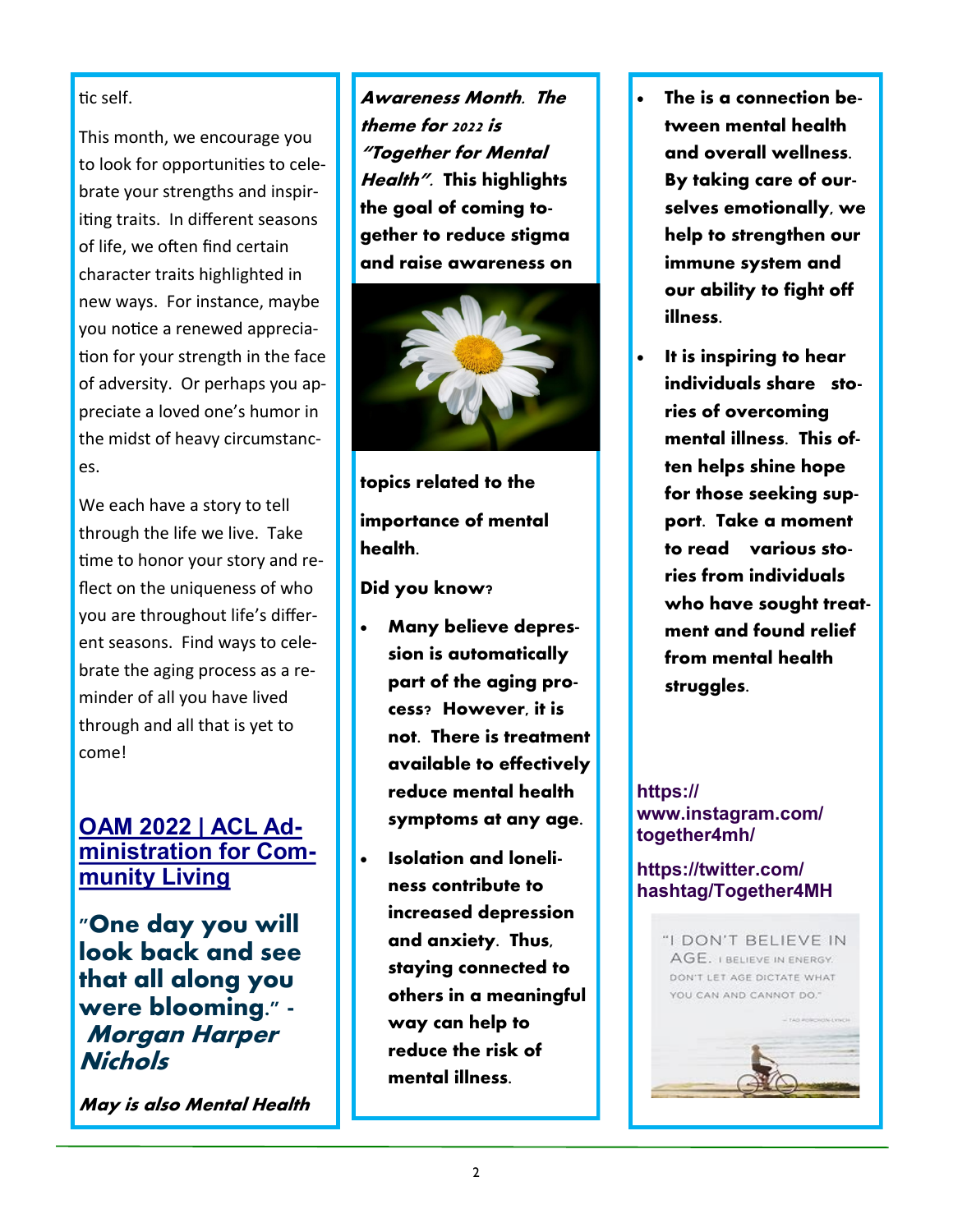**Ashley Ollier, executive director of Wexford Place (**6500 N Cosby Ave Kansas City MO 64151 ) came to talk to the April Woodneath Group about considerations if increased care is needed.

- 1. Is there limited physical ability or skills to perform "activities of daily living"
- **2.** Is your loved one or your personal safety at risk
- **3.** What is the extent of caregiver fatigue and it's toll on the caregiver

She also discussed the need for caregiver respite and the fact that Medicare doesn't cover respite care which can run \$150/day

**Medicaid and [Medicare Res](https://www.seniorliving.org/respite/medicare-medicaid/)**[pite Care Cover](https://www.seniorliving.org/respite/medicare-medicaid/)[age | Does Med-](https://www.seniorliving.org/respite/medicare-medicaid/)<u>icare Pay?</u> <u>[\(seniorliving.or](https://www.seniorliving.org/respite/medicare-medicaid/)</u> stances. For more [g\)](https://www.seniorliving.org/respite/medicare-medicaid/) 

information about re also discussed<br>refect that there is ro rat<br>aithin We also discussed the fact that there is guilt involved in making this decision even when advanced care is the safest option.

The Senior Blue Book includes cost information as well as other resources that you may find helpful. Contact Becky or Dianna for a copy of the most recent publication.

The Northland Community Services Coalition also publishes a resource book, the 2022 version will be available soon, contact us for a copy.

## **Benefits of Nature for Mental Health:**



- Joy
- Peace
- **Creativity**
- It can facilitate concentration
- **Movement**
- Clearer thinking
- Increased selfesteem
- Improvements in relationships
- Reduced stress
- Improved mood and outlook
- Increased pain threshold
- Connection to a sense of order

We encourage you to make the most of this spring and take time to enjoy the smells and wonders that nature has to offer. Taking care of yourself is a critical part of maintaining your mental health.